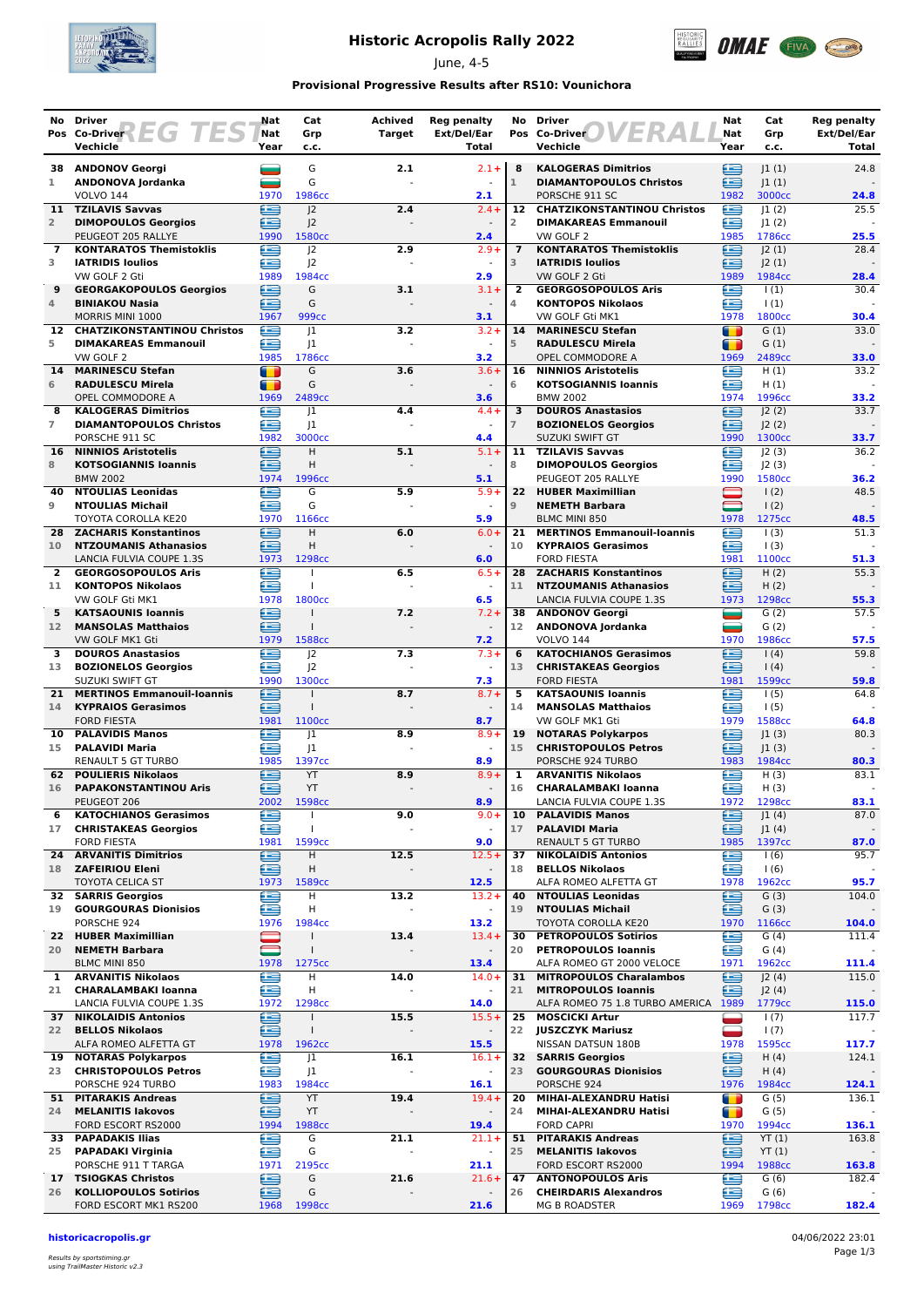

# **Historic Acropolis Rally 2022**

June, 4-5



### **Provisional Progressive Results after RS10: Vounichora**

|          | No Driver                                                    | Nat                    | Cat                                  | Achived       | <b>Reg penalty</b>                  |          | No Driver                                                          | Nat         | Cat               | <b>Reg penalty</b>   |
|----------|--------------------------------------------------------------|------------------------|--------------------------------------|---------------|-------------------------------------|----------|--------------------------------------------------------------------|-------------|-------------------|----------------------|
|          | Pos Co-Driver<br>$\overline{\phantom{a}}$<br>Vechicle        | Nat<br>Year            | Grp<br>c.c.                          | <b>Target</b> | Ext/Del/Ear<br>Total                |          | Pos Co-Driver<br>Vechicle                                          | Nat<br>Year | Grp<br>c.c.       | Ext/Del/Ear<br>Total |
| 58       | <b>KOSMAS Aristotelis</b>                                    | 生                      | 1                                    | 22.7          | $22.7 +$                            | 57       | <b>MORAITIS Nikolaos</b>                                           | ≘           | (8)               | 223.1                |
| 27       | <b>KONTOS Stefanos</b>                                       | £                      | 1                                    |               |                                     | 27       | <b>CHATZIKONSTANTINOU loannis</b>                                  | ≘           | $\frac{1(8)}{2}$  |                      |
|          | MERCEDES BENZ 500 SEC                                        | 1984                   | 4973cc                               |               | 22.7                                |          | LADA BA3 2101                                                      | 1979        | 1198cc            | 223.1                |
| 47       | <b>ANTONOPOULOS Aris</b>                                     | £                      | G                                    | 23.6          | $23.6+$                             | 33       | <b>PAPADAKIS Ilias</b>                                             | £           | G(7)              | 259.3                |
| 28       | <b>CHEIRDARIS Alexandros</b><br><b>MG B ROADSTER</b>         | œ<br>1969              | G<br>1798cc                          |               | 23.6                                | 28       | <b>PAPADAKI Virginia</b><br>PORSCHE 911 T TARGA                    | £<br>1971   | G(7)<br>2195cc    | 259.3                |
|          | 55 SAKELARIADIS Georgios                                     | £                      | J <sup>2</sup>                       | 24.6          | $24.6+$                             | 24       | <b>ARVANITIS Dimitrios</b>                                         | ⊟           | H(5)              | 266.4                |
| 29       | <b>GENERALIS Nikolaos</b>                                    | æ                      | J <sup>2</sup>                       |               | $\omega$                            | 29       | <b>ZAFEIRIOU Eleni</b>                                             | œ           | H(5)              |                      |
|          | TOYOTA COROLLA 1.6 Gti                                       | 1989                   | 1587cc                               |               | 24.6                                |          | <b>TOYOTA CELICA ST</b>                                            | 1973        | 1589cc            | 266.4                |
|          | 30 PETROPOULOS Sotirios                                      | e                      | G<br>G                               | 25.5          | $25.5+$                             | 55       | <b>SAKELARIADIS Georgios</b>                                       | ⋐           | J2(5)             | 331.7                |
| 30       | <b>PETROPOULOS Ioannis</b><br>ALFA ROMEO GT 2000 VELOCE      | ≘<br>1971              | 1962cc                               |               | $\overline{\phantom{a}}$<br>25.5    | 30       | <b>GENERALIS Nikolaos</b><br>TOYOTA COROLLA 1.6 Gti                | œ<br>1989   | J2(5)<br>1587cc   | 331.7                |
| 59       | <b>KARAMPELAS Ilias</b>                                      | £                      | G                                    | 26.1          | $26.1 +$                            | 9        | <b>GEORGAKOPOULOS Georgios</b>                                     | ≘           | G(8)              | 401.2                |
|          | 31 CHASIOTIS Fanis                                           | œ                      | G                                    |               | $\sim$                              | 31       | <b>BINIAKOU Nasia</b>                                              | ≘           | G(8)              |                      |
|          | VW 1200                                                      | 1967                   | 1192cc                               |               | 26.1                                |          | MORRIS MINI 1000                                                   | 1967        | 999 <sub>cc</sub> | 401.2                |
| 31<br>32 | <b>MITROPOULOS Charalambos</b><br><b>MITROPOULOS Ioannis</b> | ∈<br>æ                 | J <sup>2</sup><br> 2                 | 29.0          | $29.0+$<br>$\blacksquare$           | 29<br>32 | <b>ROGERS Neil</b><br><b>Giorgos Dagres</b>                        | m<br>æ      | E(1)<br>E(1)      | 443.2                |
|          | ALFA ROMEO 75 1.8 TURBO AMERICA 1989                         |                        | 1779 <sub>cc</sub>                   |               | 29.0                                |          | <b>LANCIA APPIA S3</b>                                             | 1961        | 1091cc            | 443.2                |
| 43       | <b>VLACHOS Christos</b>                                      | Œ                      | E                                    | 29.4          | $29.4 +$                            | 54       | <b>CHATZICHRISTOU Anastasios</b>                                   | ≘           | 2(6)              | 515.1                |
| 33       | PETROPOULOU Effrosyni                                        | æ                      | E                                    |               |                                     | 33       | <b>THEOPHANOPOULOS Dimitrios</b>                                   | œ           | J2(6)             |                      |
| 46       | ALFA ROMEO GIULIETTA 750 SPIDER<br><b>BALANOU Elisavet</b>   | 1960<br>£              | 1290cc<br>G                          | 30.9          | 29.4<br>$30.9 +$                    | 56       | NISSAN BLUEBIRD<br><b>PSACHOS Dimitrios</b>                        | 1990<br>œ   | 1598cc<br>H(6)    | 515.1<br>515.7       |
| 34       | PAPAIOANNOU AIKATERINI                                       | £                      | G                                    |               |                                     | 34       | <b>POLITIS Ioannis</b>                                             | œ           | H(6)              |                      |
|          | <b>VW 1500</b>                                               | 1969                   | 1495cc                               |               | 30.9                                |          | FIAT 128 RALLY                                                     | 1973        | 1301cc            | 515.7                |
| 34       | <b>TSIMIS Dimitrios</b>                                      | ≘                      | G                                    | 32.5          | $32.5+$                             | 61       | <b>BENOS Aggelos</b>                                               | ≘           | YT(2)             | 529.1                |
| 35       | <b>KASOUNI / TSIMI Theodora</b>                              | œ                      | G                                    |               |                                     | 35       | <b>BENOS Panos</b>                                                 | ≘           | YT(2)             |                      |
| 29       | MERCEDES BENZ W113 / 230 SL<br><b>ROGERS Neil</b>            | 1966<br>$\blacksquare$ | 2306cc<br>E                          | 34.2          | 32.5<br>$34.2 +$                    | 62       | ALFA ROMEO SPIDER S4<br><b>POULIERIS Nikolaos</b>                  | 1992<br>œ   | 1962cc<br>YT(3)   | 529.1<br>551.3       |
| 36       | <b>Giorgos Dagres</b>                                        | £                      | E                                    |               |                                     | 36       | <b>PAPAKONSTANTINOU Aris</b>                                       | œ           | YT(3)             |                      |
|          | LANCIA APPIA S3                                              | 1961                   | 1091cc                               |               | 34.2                                |          | PEUGEOT 206                                                        | 2002        | 1598cc            | 551.3                |
| 20       | MIHAI-ALEXANDRU Hatisi                                       | $\blacksquare$         | G                                    | 42.3          | $42.3+$                             |          | 15 VOUDOURIS Stylianos                                             | E           | G(9)              | 655.0                |
| 37       | MIHAI-ALEXANDRU Hatisi                                       | œ                      | G                                    |               | $\sim$                              | 37       | <b>REKKAS Antonios</b>                                             | ≘           | G(9)              |                      |
| 25       | <b>FORD CAPRI</b><br><b>MOSCICKI Artur</b>                   | 1970                   | 1994cc<br>$\mathbf{I}$               | 42.7          | 42.3<br>$42.7 +$                    | 35       | ALFA ROMEO GT 1300 JUNIOR<br><b>TZAVARAS Georgios</b>              | 1969<br>Ħ   | 1290cc<br>G(10)   | 655.0<br>708.3       |
| 38       | <b>JUSZCZYK Mariusz</b>                                      |                        |                                      |               |                                     | 38       | <b>BEKAS Konstantinos</b>                                          | £           | G(10)             |                      |
|          | NISSAN DATSUN 180B                                           | 1978                   | 1595cc                               |               | 42.7                                |          | BMW 1600-2                                                         | 1970        | 1575cc            | 708.3                |
| 57       | <b>MORAITIS Nikolaos</b>                                     | €                      |                                      | 50.5          | $50.5+$                             | 43       | <b>VLACHOS Christos</b>                                            | ≘           | E(2)              | 759.1                |
| 39       | <b>CHATZIKONSTANTINOU loannis</b>                            | £<br>1979              | T                                    |               |                                     | 39       | PETROPOULOU Effrosyni                                              | ≘           | E(2)<br>1290cc    |                      |
|          | LADA BA3 2101<br><b>56 PSACHOS Dimitrios</b>                 | €                      | 1198cc<br>H                          | 51.2          | 50.5<br>$51.2 +$                    | 27       | ALFA ROMEO GIULIETTA 750 SPIDER 1960<br><b>TSEKERIS Alexandros</b> | £           | G(11)             | 759.1<br>787.9       |
|          | 40 POLITIS Ioannis                                           | £                      | H                                    |               | $\sim$                              | 40       | <b>AFENTAKIS Gerasimos</b>                                         | £           | G(11)             |                      |
|          | FIAT 128 RALLY                                               | 1973                   | 1301cc                               |               | 51.2                                |          | BMW 1600-2                                                         | 1969        | 1575cc            | 787.9                |
|          | 61 BENOS Aggelos                                             | £                      | YT                                   | 54.0          | $54.0+$                             | 39       | <b>PITARAKIS Georgios</b>                                          | ≘           | J1(5)             | 843.6                |
| 41       | <b>BENOS Panos</b><br>ALFA ROMEO SPIDER S4                   | ≘<br>1992              | YT<br>1962cc                         |               | 54.0                                | 41       | <b>MELANITIS Ilias</b><br>FORD ESCORT RS1600i                      | ∈<br>1985   | J1(5)<br>1587cc   | 843.6                |
| 35       | <b>TZAVARAS Georgios</b>                                     | ≘                      | G                                    | 1:09.9        | $69.9+$                             | 59       | <b>KARAMPELAS Ilias</b>                                            | £           | G(12)             | 1064.9               |
| 42       | <b>BEKAS Konstantinos</b>                                    | œ                      | G                                    |               |                                     | 42       | <b>CHASIOTIS Fanis</b>                                             | ≘           | G(12)             |                      |
|          | BMW 1600-2                                                   | 1970                   | 1575cc                               |               | 69.9                                |          | <b>VW 1200</b>                                                     | 1967        | 1192cc            | 1064.9               |
| 26<br>43 | <b>PAPANDREOU Dimitrios</b><br><b>LOUVARIS Konstantinos</b>  | e<br>£                 | H<br>н                               | 1:17.9        | $77.9+$<br>$\blacksquare$           | 58<br>43 | <b>KOSMAS Aristotelis</b><br><b>KONTOS Stefanos</b>                | ⊜<br>∈      | J1(6)             | 1065.5               |
|          | BMW <sub>E21</sub>                                           | 1976                   | 1575cc                               |               | 77.9                                |          | MERCEDES BENZ 500 SEC                                              | 1984        | J1(6)<br>4973cc   | 1065.5               |
|          | 54 CHATZICHRISTOU Anastasios                                 | œ                      | J <sup>2</sup>                       | 1:19.8        | $79.8+$                             | 26       | <b>PAPANDREOU Dimitrios</b>                                        | œ           | H(7)              | 1178.5               |
| 44       | <b>THEOPHANOPOULOS Dimitrios</b>                             | ≘                      | J <sup>2</sup>                       |               |                                     | 44       | <b>LOUVARIS Konstantinos</b>                                       | œ           | H(7)              |                      |
|          | NISSAN BLUEBIRD                                              | 1990                   | 1598cc                               |               | 79.8                                |          | BMW E21                                                            | 1976        | 1575cc            | 1178.5               |
| 39<br>45 | <b>PITARAKIS Georgios</b><br><b>MELANITIS Ilias</b>          | e<br>ఆ                 | J1<br>J <sub>1</sub>                 | 1:21.3        | $81.3+$<br>$\overline{\phantom{a}}$ | 53<br>45 | <b>ANDRIOPOULOS Miltiadis</b><br><b>DONTA Ismini-Niki</b>          | ≘<br>≘      | J2(7)<br>J2(7)    | 1206.1               |
|          | FORD ESCORT RS1600i                                          | 1985                   | 1587cc                               |               | 81.3                                |          | TOYOTA COROLLA AE92                                                | 1989        | 1598cc            | 1206.1               |
|          | <b>41 PETROU Eleftherios</b>                                 | ⊟                      | н                                    | 1:22.2        | $82.2 +$                            | 46       | <b>BALANOU Elisavet</b>                                            | œ           | G(13)             | 1266.4               |
| 46       | <b>DIMAKOPOULOS Konstantinos</b>                             | £                      | н                                    |               | $\overline{\phantom{a}}$            | 46       | PAPAIOANNOU AIKATERINI                                             | œ           | G(13)             |                      |
| 27       | ALFA ROMEO ALFETTA GT<br><b>TSEKERIS Alexandros</b>          | 1976<br>⋐              | 1779 <sub>cc</sub><br>G              | 1:34.2        | 82.2<br>$94.2 +$                    | 17       | VW 1500<br><b>TSIOGKAS Christos</b>                                | 1969<br>⊟   | 1495cc<br>G(14)   | 1266.4<br>1328.5     |
| 47       | <b>AFENTAKIS Gerasimos</b>                                   | ≘                      | G                                    |               |                                     | 47       | <b>KOLLIOPOULOS Sotirios</b>                                       | ≘           | G(14)             |                      |
|          | BMW 1600-2                                                   | 1969                   | 1575cc                               |               | 94.2                                |          | FORD ESCORT MK1 RS200                                              | 1968        | 1998cc            | 1328.5               |
| 36       | <b>KOLAITIS Spyridon</b>                                     | œ                      | н                                    | 1:51.5        | $111.5+$                            | 41       | <b>PETROU Eleftherios</b>                                          | ≘           | H(8)              | 1347.0               |
| 48       | <b>PAVLAKIS Emmanouil</b>                                    | ∈                      | Н                                    |               | $\overline{\phantom{a}}$            | 48       | <b>DIMAKOPOULOS Konstantinos</b>                                   | œ           | H (8)             |                      |
|          | <b>BMW 2002</b><br>49 VYTOGIANNIS Georgios                   | 1974<br>€              | 1990 <sub>cc</sub><br>J <sup>2</sup> | 2:20.6        | 111.5<br>$140.6+$                   | 34       | ALFA ROMEO ALFETTA GT<br><b>TSIMIS Dimitrios</b>                   | 1976<br>鱼   | 1779cc<br>G(15)   | 1347.0<br>1366.3     |
|          | 49 VYTOGIANNIS Nikolaos                                      | ∈                      | J <sup>2</sup>                       |               |                                     | 49       | KASOUNI / TSIMI Theodora                                           | ∈           | G(15)             |                      |
|          | PORSCHE 911                                                  | 1988                   | 3125cc                               |               | 140.6                               |          | MERCEDES BENZ W113 / 230 SL                                        | 1966        | 2306cc            | 1366.3               |
|          | 42 LAGIOS Miltiadis                                          | ∈                      | Ε                                    | 2:29.4        | $149.4 +$                           | 49       | <b>VYTOGIANNIS Georgios</b>                                        | £           | J2(8)             | 1580.5               |
| 50       | <b>KOUTSIS Ioannis</b><br>MERCEDES BENZ W191 / 170DS         | ≘<br>1953              | Ε<br>1783cc                          |               | 149.4                               | 50       | <b>VYTOGIANNIS Nikolaos</b><br>PORSCHE 911                         | œ<br>1988   | J2(8)<br>3125cc   | 1580.5               |
| 23       | <b>BIRINYI Gyorgy</b>                                        |                        | J1                                   | 2:53.2        | $173.2 +$                           | 42       | <b>LAGIOS Miltiadis</b>                                            | ∈           | E(3)              | 1806.3               |
|          | 51 ELEK Peter                                                | e                      | J <sub>1</sub>                       |               | $\blacksquare$                      | 51       | <b>KOUTSIS loannis</b>                                             | ≘           | E(3)              |                      |
|          | TRABANT 601                                                  | 1985                   | <b>690cc</b>                         |               | 173.2                               |          | MERCEDES BENZ W191 / 170DS                                         | 1953        | 1783cc            | 1806.3               |
| 52       | 53 ANDRIOPOULOS Miltiadis                                    | ⊜                      | J <sup>2</sup>                       | 6:09.5        | $369.5+$                            | 36<br>52 | <b>KOLAITIS Spyridon</b>                                           | €           | H(9)              | 1984.5               |
|          | <b>DONTA Ismini-Niki</b><br>TOYOTA COROLLA AE92              | œ<br>1989              | J2<br>1598cc                         |               | 369.5                               |          | <b>PAVLAKIS Emmanouil</b><br><b>BMW 2002</b>                       | œ<br>1974   | H(9)<br>1990cc    | 1984.5               |
|          |                                                              |                        |                                      |               |                                     |          |                                                                    |             |                   |                      |

**historicacropolis.gr** 04/06/2022 23:01

Results by sportstiming.gr using TrailMaster Historic v2.3